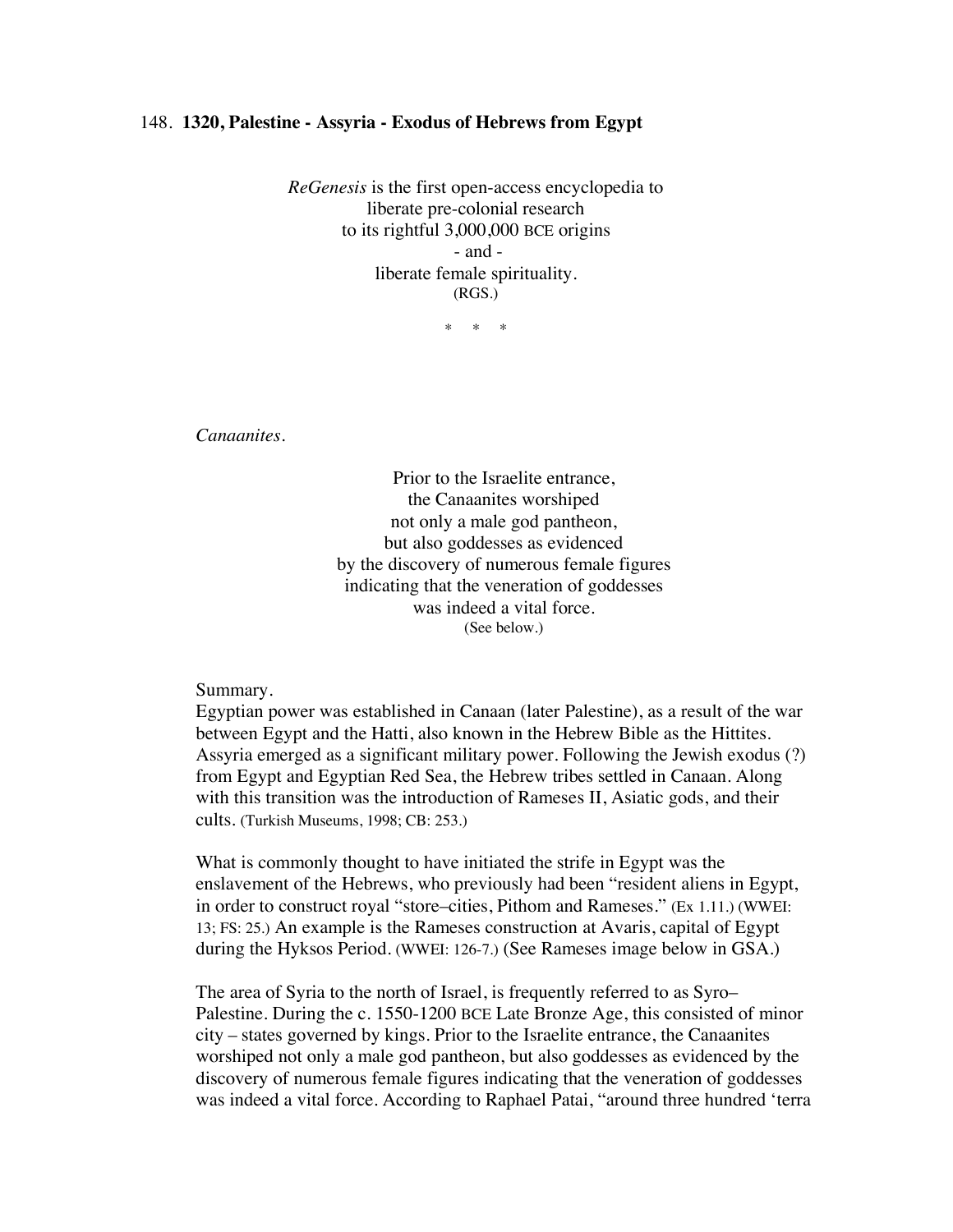cotta figurines and plaques representing a nude female figure' have been found in Palestine by the 1940s plus many more have been unearthed in the area since." (FS: 26-7; HG: 58.)

Following the Exodus, the Israelites eventually established themselves in Canaan and thus began the long history of Israel as a nation and as a monarchy, retold in great detail in Exodus, Leviticus, and Numbers. (WWEI: 7-8.) After the Israelite settlement, Canaan was renamed Palestine after the Philistines, one of the existing tribes. (CB: 44.)

Although Goddess religion was a strong presence in Canaan, it would be inaccurate to suggest that the Canaanites were goddess centered, as it was male dominant. (FS: 26; CB: 44-5.)

Riane Eisler concludes this entry with a summary of Indo–European and Semitic invasions by a long line of nomadic warriors with androcentric ideologies that significantly diverted "our cultural evolution from a partnership to a dominator direction." (CB: 47.) Eisler's dominator model ranks of one half of humanity over the other. In this pedagogy, "beginning with the most fundamental difference is our species, between male and female – diversity is not equated with either inferiority or superiority. …The dominator model can be juxtaposed with the partnership model, an ancient and Indigenous way of thinking that preceded colonization." (BPV: 148-149.)

The term Indo–European … characterizes a long line of invasions from the Asiatic and European north by nomadic peoples. Ruled by powerful priests and warriors, they brought with them their male gods of war and mountains. And as Aryans in India, Hittites and Mittani in Fertile Crescent, Luwians in Anatolia, Kurgans in eastern Europe, Achaeans and later Dorians in Greece, they gradually imposed their ideologies and ways of life on the lands and peoples they conquered (CB: 44).

There were other nomadic invaders as well. The most famous of these are a Semitic people we call the Hebrews, who came from the deserts of the south and invaded Canaan (later named Palestine for the Philistines, one of the peoples who lived in the area). The moral precepts we associate with both Judaism and Christianity and the stress on peace in many modern churches and synagogues now obscures the historical fact that originally these early Semites were a warring people ruled by a caste of warriorpriests (the Levite tribe of Moses, Aaron, and Joshua). Like the Indo– Europeans, they too brought with them a fierce and angry god of war and mountains (Jehovah or Yahweh). And gradually, as we read in the Bible, they too imposed much of their ideology and way of life on the peoples of the lands they conquered. ... *The one thing they all had in common was a dominator model of social organization*: a social system in which male dominance, male violence, and a generally hierarchic and authoritarian social structure was the norm. Another commonality was that, in contrast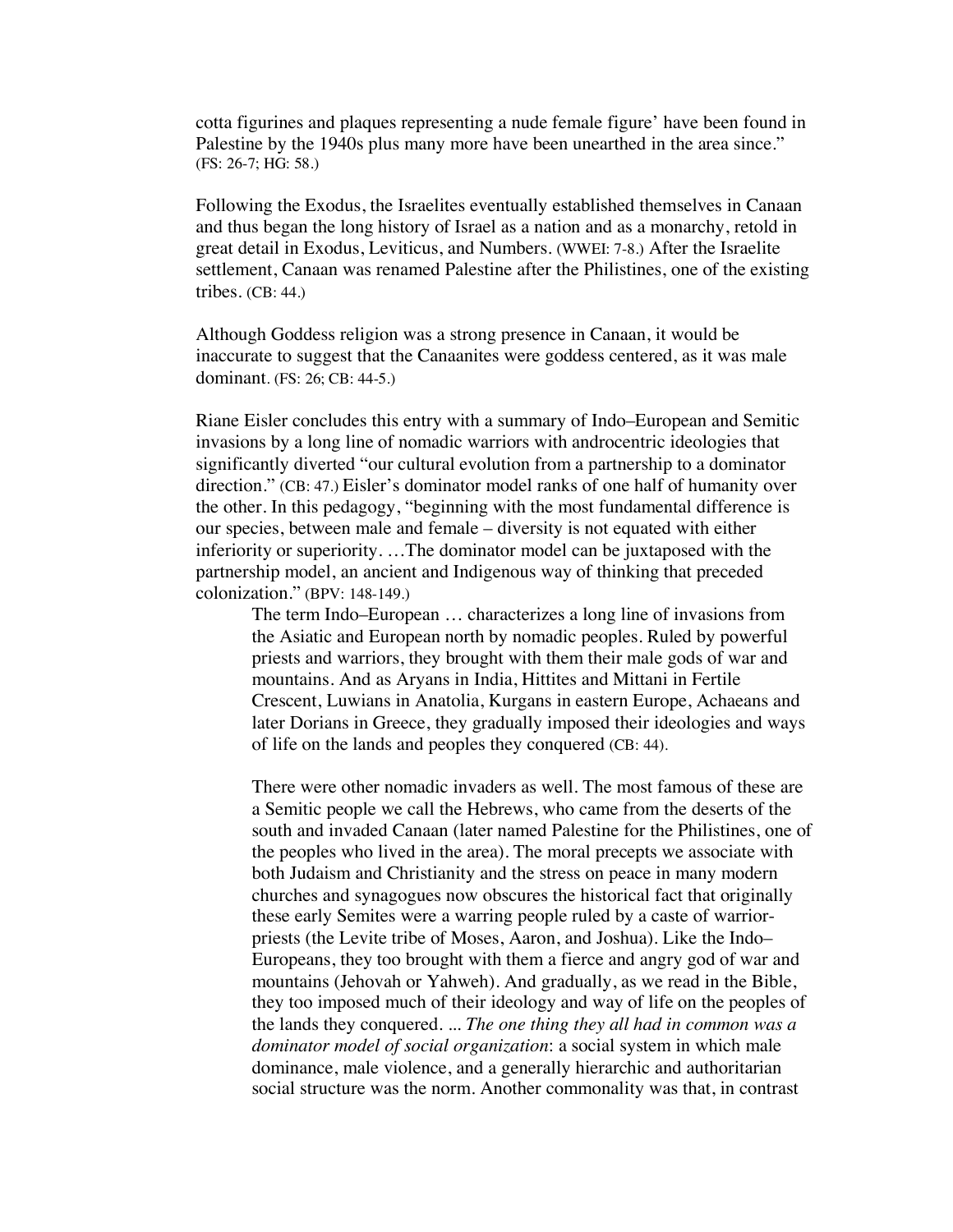to the societies that laid the foundations for Western civilization, the way they characteristically acquired material wealth was not by developing technologies of production, but through ever more effective technologies of destruction. ... The [erroneous] assumption under the prevailing paradigm is that all important early technological discoveries must have been made by 'man the hunter' or 'man the warrior' for the purpose of more effective killing (CB: 44-5).

From the very beginning warfare was an essential instrument for replacing the partnership model with the dominator mode. And war and other forms of social violence continued to play a central role in diverting our cultural evolution from a partnership to a dominator direction (CB: 47).

Although Wolfgang Wildgen is speaking of the prevalence of earlier female statuettes and female symbols in the Upper Paleolithic, the subsequent divergent roles are also appropriate to the above.

The dominance of female statuettes and female symbols (vulvas) was interpreted as the consequence of a more 'gendered' society in the Upper Paleolithic. Eventually a more egalitarian society was replaced by a society with social differentiation and a divergence between female and male roles (PO: 146, n. 11).

Alternate dating considerations of the Exodus: \*

- Bird, Phyllis A. *Missing Persons and Mistaken Identities: Women and Gender in Ancient Israel.* Minneapolis, MN: Fortress Press, 1997. (MPMI.)
- Callahan, Tim. *Secret Origins of the Bible.* Altadena, CA: Millennium Press, 2002. 126-131. (SOTB.)
- Dever, William G. *Who Were the Early Israelites, and Where Did They Come from*? Grand Rapids, MI: William B. Eerdmans, 2003. 7-13. (WWEI.)
- Graham, Lloyd. *Deceptions and Myths of the Bible*. New York, NY: Carol Pub. Group, 1997. (DMB.)
- Shryock, Andrew, Daniel L. Smail, and Timothy K. Earle. *Deep History: The Architecture of Past and Present*. Berkeley, CA: University of California Press, 2011. (DH.)

\* Also recommend: *Israel's Exodus in Transdisciplinary Perspective: Text, Archaeology, Culture and Geoscience.* 2015.

Further research on the evolution and rise of patristic dominance and monotheism in ancient Israel:

Ackerman, Susan. *Under Every Green Tree: Popular Religion in Sixth-Century Judah*. Harvard Semitic Monographs, 46. Atlanta, GA: Scholars Press, 1992. 65-66. (UEGT.)

- \_\_\_\_\_. "The Queen Mother and the Cult in Ancient Israel." *Journal of Biblical Literature* 112.3 (1993): 385-401. (QM.)
- \_\_\_\_\_. "At Home with the Goddess." *Symbiosis, Symbolism, and the Power*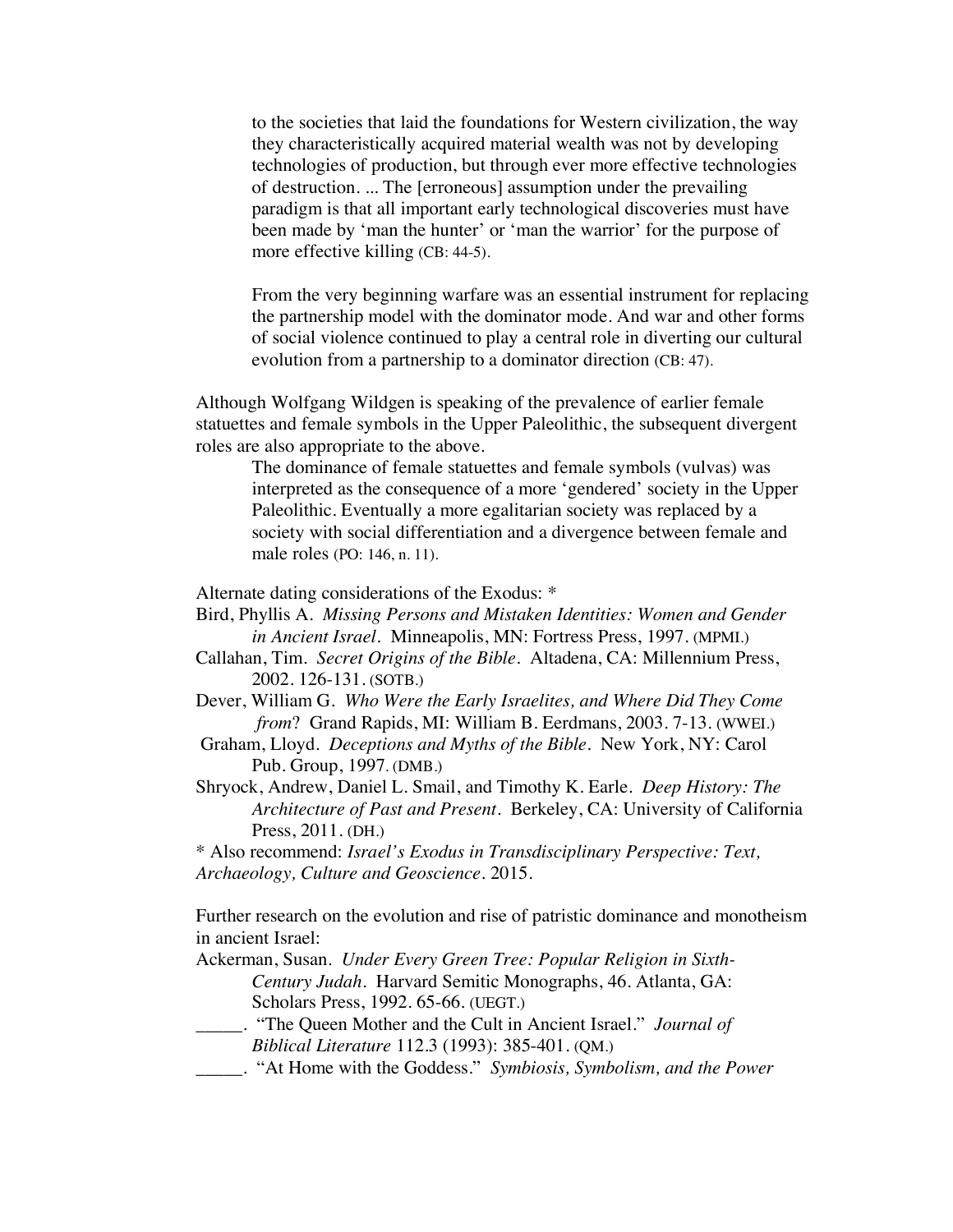*of the Past: Canaan, Ancient Israel, and Their Neighbors from the Late Bronze Age through Roman Palaestina.* Eds. William G. Dever, and Seymour Gitin. Winona Lake, IN: Eisenbrauns, 2003. (AHOG.)

- Becking, Bob, et al. *Only One God? Monotheism in Ancient Israel and the Veneration of the Goddess Asherah.* Sheffield, England: Continuum, 2001. (OOG.)
- Biale, David. "The God with Breasts: El Shaddai in the Bible." *History of Religions* 21.3 (Feb. 1982): 240-256. (GWB.)
- Binger, Tilde. *Asherah: Goddess in Ugarit, Israel and the Old Testament.* Sheffield, England: Sheffield Academic Press, 1997. (A.)
- Bird, Phyllis A. *Missing Persons and Mistaken Identities: Women and Gender in Ancient Israel.* Minneapolis, MN: Fortress Press, 1997. (MPMI.)
- Christ, Carol P. "Heretics and Outsiders: The Struggle over Female Power in Western Religion." *Soundings: An Interdisciplinary Journal* 61.3, Dilemmas of Pluralism: The Case of Religion in Modernity (Fall 1978): 260-280. (SOF.)
- \_\_\_\_\_. "Toward a Paradigm Shift in the Academy and in Religious Studies." *The Impact of Feminist Research in the Academy*. Ed. Christie Farnham. Bloomington: Indiana University Press, 1987. 53-76. (TPS.)
- \_\_\_\_\_. "New Definition of Patriarchy: Control of Women's Sexuality, Private Property, and War." *Feminist Theology* 24:3 (April 2016): 214-225. (NDP.)
- Cohen, Shaye J. D. "The Origins of the Matrilineal Principle in Rabbinic Law." *Association for Jewish Studies* 10.1 (Spring 1985): 19-53. (OM.) \_\_\_\_\_. *The Beginnings of Jewishness: Boundaries, Varieties, Uncertainties.*
- Berkeley, CA: University of California Press, 1999. (BJ.)
- Cornelius, Izak. *The Many Faces of the Goddess: The Iconography of the Syro-Palestinian Goddesses Anat, Astarte, Qedeshet, and Asherah C. 1500-1000 BCE.* Orbis biblicus et orientalis, 204. Fribourg, Switzerland: Academic Press, 2004. (MFG.)
- Day, John. "Asherah in the Hebrew Bible and Northwest Semitic Literature." *Journal of Biblical Literature* 105.3 (Sep. 1986): 385-408. (AH.)
	- \_\_\_\_\_. *Yahweh and the Gods and Goddesses of Canaan*. Sheffield, England: Sheffield Academic Press, 2000. San Francisco, CA: Harper, 1993. (YGG.)
- Davies, Steve. "The Canaanite-Hebrew Goddess." *The Book of the Goddess Past and Present*. Ed. Carl Olson. New York, NY: Crossroad, 1983. 68-79. (CHG.)
- Dever, William G. *Who Were the Early Israelites, and Where Did They Come from?* Grand Rapids, MI: William B. Eerdmans, 2003. (WWEI.)
- \_\_\_\_\_. *Did God Have a Wife*? *Archaeology and Folk Religion in*
	- *Ancient Israel.* Grand Rapids, MI: William B. Eerdmans, 2005. (GHW.) \_\_\_\_\_. "A Temple Built for Two." *Biblical Archaeology Review* 34.2
		- (Mar.-Apr. 2008): 55-62, 85-86. (ATB.)
- Hadley, Judith M. "William Robertson Smith and the 'Asherah.'*" William*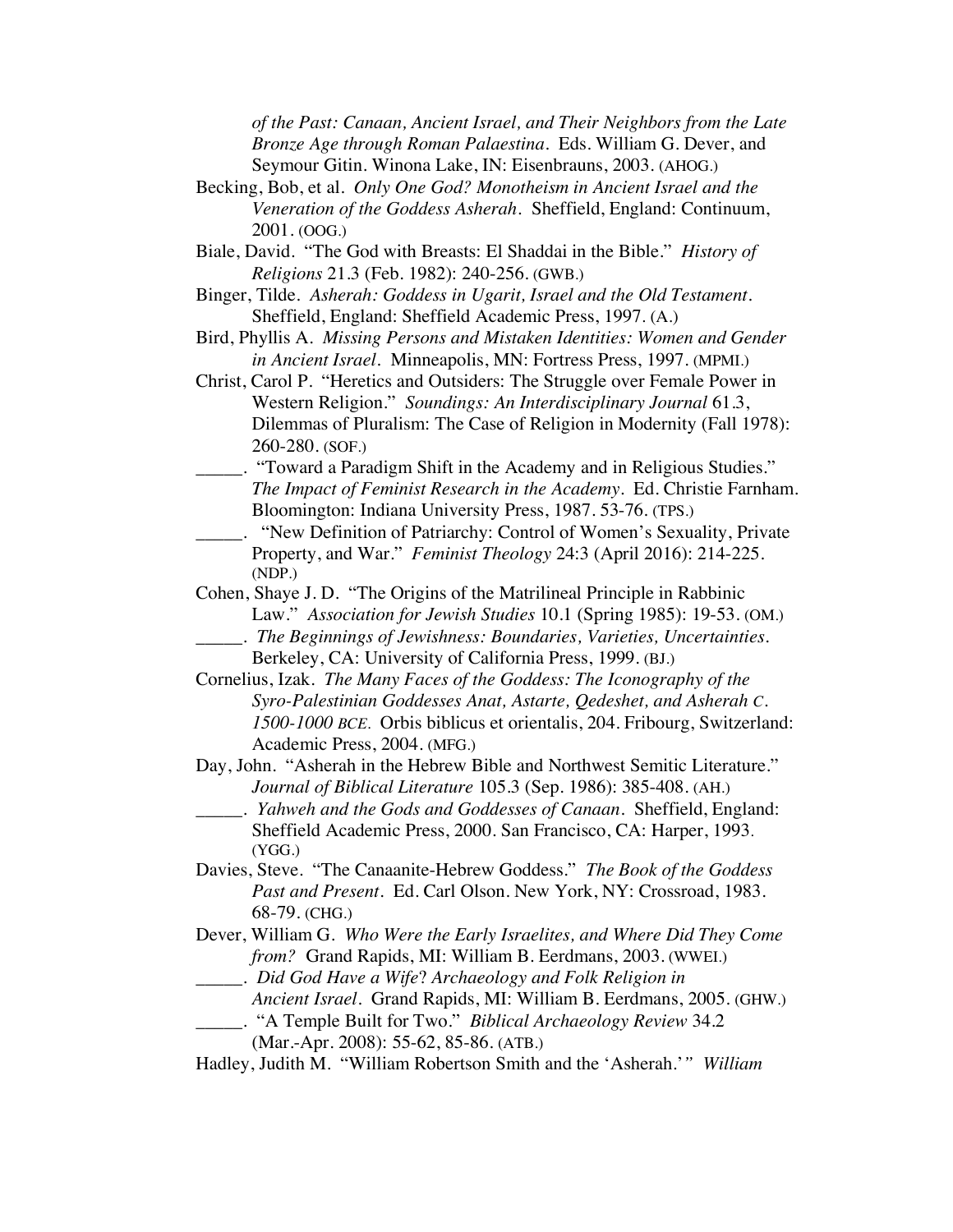*Robertson Smith: Essays in Reassessment*. Ed. William Johnstone. *Journal for the Study of the Old Testament Supplement Series* 189 (1995): 164-179. (WRSA.)

- \_\_\_\_\_. *The Cult of Asherah in Ancient Israel and Judah: Evidence for a Hebrew Goddess*. New York, NY: Cambridge University Press, 2000. (COA.)
- Handy, K. Lowell. *Among the Host of Heaven: The Syro*–*Palestinian Pantheon as Bureaucracy*. Winona Lake, IN: Eisenbrauns, 1994. (AHH.)
- Hestrin, Ruth. "The Lachish Ewer and the Asherah." *Israel Exploration Journal* 37.4 (1987): 212-223. (LEA.)
	- \_\_\_\_\_. *The Cult Stand from Taanach and Its Religious Background*. In 1987 Studia Phoenicia V. University Peeters. Leuven, Belgium. (1987). 61- 77. (CST.)
		- \_\_\_\_\_. "Understanding Asherah: Exploring Semitic Iconography." *The Biblical Archaeology Review Journal* 17.5 (1991): 50-59. (UA.)
- Keel, Othmar, and Christoph Uehlinger. *Gods, Goddesses, and Images of God in Ancient Israel.* Minneapolis, MN: Fortress Press, 1998. (GGI.)
- Keel, Othmar. *Goddesses and Trees, New Moon and Yahweh*. Sheffield, England: Sheffield Academic Press, 1998. (GAT.)
- Kosnik, Darlene. *History's Vanquished Goddess Asherah*. Sanford, MI: Emergent Press, 2014. (HVG.)
- Lerner, Gerda. *The Creation of Patriarchy.* Oxford, England: Oxford University Press, 1986. 161-179. (TCOP.)
- Long, Asphodel. *In a Chariot Drawn by Lions: The Search for the Female in Deity.* London, England: The Women's Press, 1992. (CDBL.)
- \_\_\_\_\_. "Asherah, The Tree of Life and the Menorah: Continuity of a Goddess Symbol in Judaism?" Paper presented at the Britain and Ireland School of Feminist Theology Annual Conference, at Plymouth, Devon. *Sophia Papers* No. 1 (1996). (ATLM.)
- Margalit, Baruch. *"*The Meaning and Significance of Asherah.*" Vetus Testamentum* XL. 3 (1990): 264-297. (TMSA.)
- Mazar, Amihai. *Archaeology of the Land of the Bible, 10,000-586 BCE.* New York, NY: Doubleday, 1990. (ALB.)
- Olyan, Saul M. *Asherah and the Cult of Yahweh in Israel.* Atlanta, GA: Scholars Press, 1988. (ACY.)
- Parker, Simon B. Ed. *Ugaritic Narrative Poetry.* Atlanta, GA: Scholars Press, 1997. (UNP.)
- Patai, Raphael. "The Goddess Asherah." *Journal of Near Eastern Studies* 24.1/2 (Jan. – Apr. 1965): 37-52. (TGA.)
	- \_\_\_\_\_. *The Hebrew Goddess.* 1967. Philadelphia, PA: Ktav Publishing House, 1990. (HG.)
- Petty, Richard J*. Asherah: Goddess of Israel*. New York, NY: Peter Lang, 1990. (AGL.)
- Smith, Mark S. "God Male and Female in the Old Testament: Yahweh and His Asherah." *Theological Studies* 48 (1987): 333-40. (GMF.)
- \_\_\_\_\_. *The Origins of Biblical Monotheism: Israel's Polytheistic Background and the Ugaritic Texts.* New York, NY: Oxford University Press. 2001.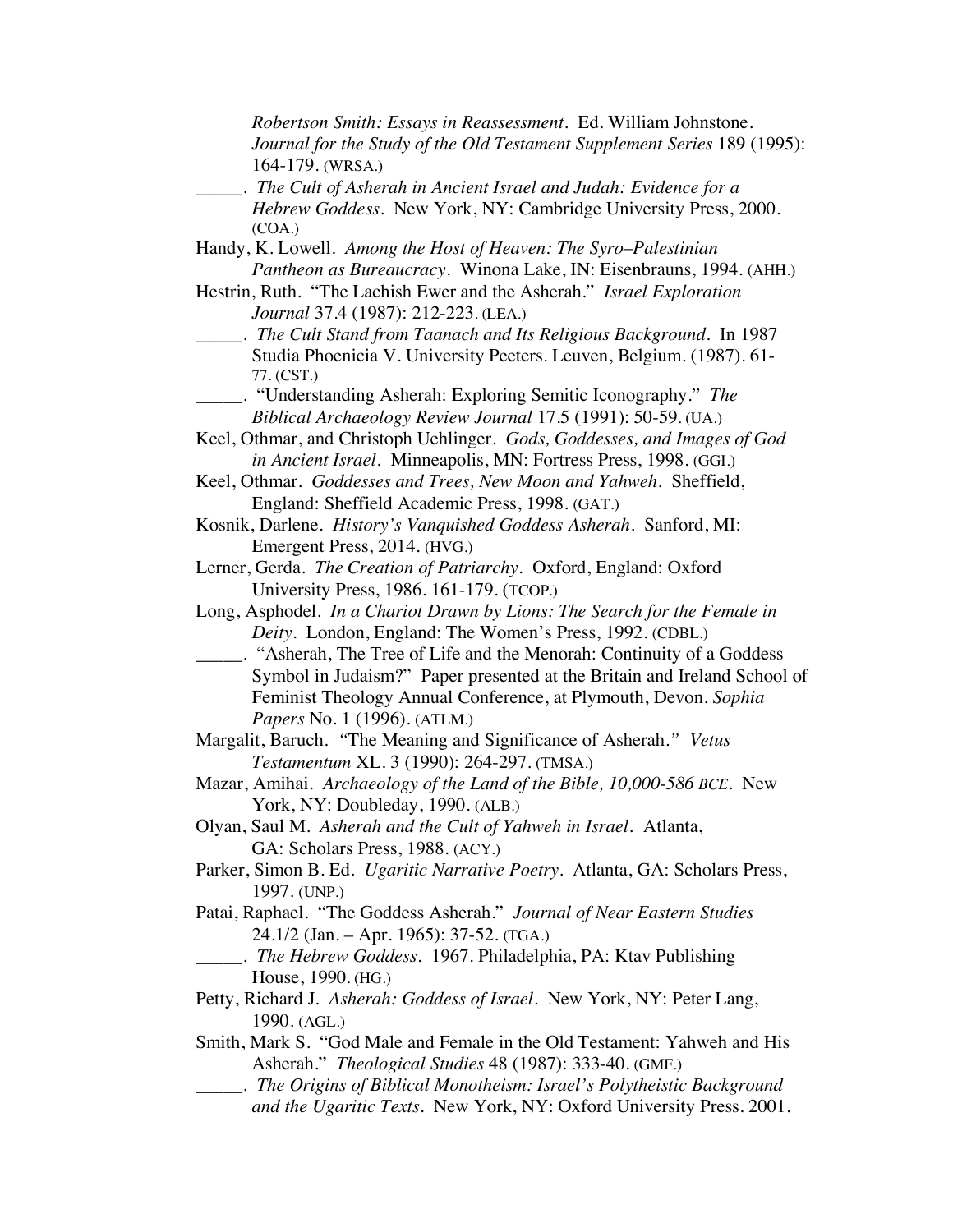| (OB.)                                                                              |
|------------------------------------------------------------------------------------|
| . The Early History of God: Yahweh and the Other Deities in Ancient                |
| Israel. Dearborn, MI: William B. Eerdmans, 2002. (EHG.)                            |
| Stuckey, Johanna H. "The Great Goddesses of the Levant." Bulletin of the           |
| Canadian Society of Mesopotamian Studies 37 (2002): 127-157. (GGL.)                |
|                                                                                    |
| 2004.) (ASG.)                                                                      |
|                                                                                    |
| (Lammas 2004). (AGE.)                                                              |
| ____. "Sacred Repositories and Goddess Figurines." <i>Matrifocus</i> 7.3 (Beltane  |
| 2008). (SRG.)                                                                      |
| Taylor, Joan E. "The Asherah, the Menorah and the Sacred Tree." Journal for        |
| the Study of the Old Testament No. 66 (Je, 1995): 29-54. (AMST.)                   |
| Wanlass, Ramona. "The Goddess, Syncretism, and Patriarchy: Evolution and           |
| Extinction of the Goddess during the Creation of Patriarchy in Ancient             |
| Israel." Women in Judaism: A Multidisciplinary Journal 8.2 (Winter                 |
| $2011$ : 1-16. (GSP.)                                                              |
| Wiggins, Steve A. A Reassessment of Asherah: A Study According to the              |
| Textual Sources of the First Two Millennia B.C.E. Neukirchener Verlag              |
| Neukirchen-Vluyn, Germany: Verlag, Butzon, and Bercker Kevelaer,                   |
| 1993. 191. (ROA.)                                                                  |
|                                                                                    |
| Further hunter - gatherer and other androcentric organizing principles, as well as |
| gatherer – hunter considerations:                                                  |
| Arthur, Kathryn Weedman. "Feminine Knowledge and Skill Reconsidered:               |
| Women and Flaked Stone Tools." American Anthropologist 112.2 (Jun.                 |
| 2010): 228-243. (FK.)                                                              |
| Conkey, Margaret Wright, and Joan M. Gero. "Tensions, Pluralities, and             |
| Engendering Archaeology: An Introduction to Women and Prehistory."                 |
| Engendering Archaeology: Women and Prehistory. Eds. Margaret Wright                |
| Conkey, and Joan M. Gero. Cambridge, MA: Basil Blackwell, 1991. 3-30.              |
| (TPE.)                                                                             |
| Harding, Sandra G. The Science Question in Feminism. Ithaca, NY: Cornell           |
| University Press, 1986. (SQF.)                                                     |
| . Whose Science? Whose Knowledge: Thinking from Women's Lives.                     |
| Ithaca, NY: Cornell University Press, 1991. (WS.)                                  |
| Longino, Helen E. Science as Social Knowledge: Values and Objectivity in           |
| Scientific Inquiry. Princeton, NJ: Princeton University Press, 1990.               |
| (SSK.)                                                                             |
| Muhammad, Noor. Historical Dimensions of Agriculture. New Delhi, India:            |
| Concept Pub. Co, 1992. (HD.)                                                       |
| Nelson, Lynn Hankinson. "'Man the Hunter' Theories." New Metaphysical              |
| Foundations of Modern Science. Eds. Willis W. Harman and Jane Clark.               |
| Sausalito, CA: Institute of Noetic Sciences, 1994. 35-46. (MTH.)                   |
| Rohrlich-Leavitt, Ruby. "Gather-Hunters." Peaceable Primates and Gentle            |
| People: Anthropological Approaches to Women's Studies. New York,                   |
| NY: Harper & Row, 1975: 17-38. (PPG.)                                              |
|                                                                                    |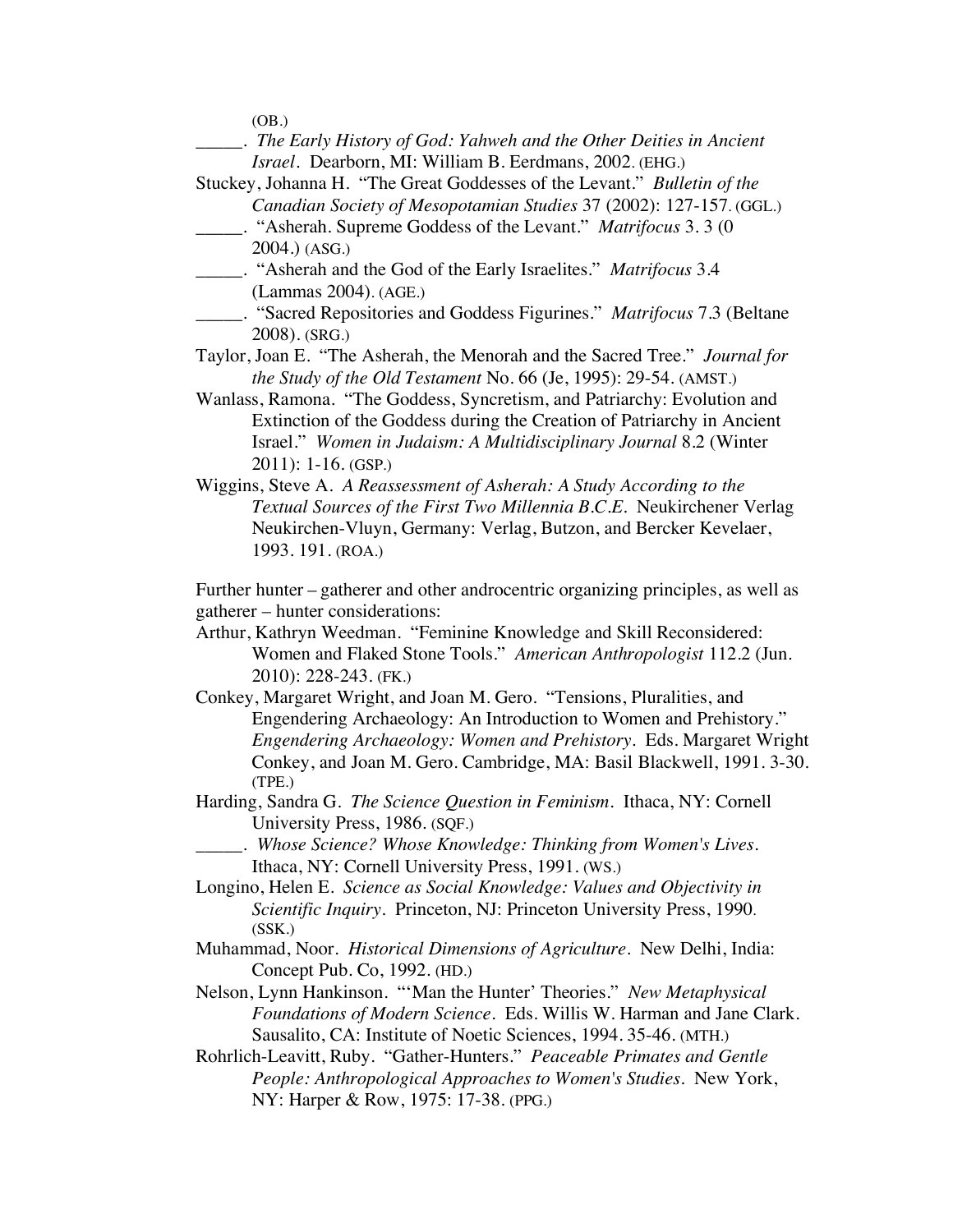- Slocum, S. "Woman the Gatherer." *Toward an Anthropology of Women*. Ed. Rayna R. Reiter. New York, NY: Monthly Review Press, 1975. 36-50. (WTG.)
- Tanner, Nancy and Adrienne Zihlman. "Women in Evolution. Part I: Innovation and Selection in Human Origins." *Signs: Journal of Women in Culture and Society* 1.3 (Spring 1976): 585-608. (WIE.)
- Weedman, Kathryn J. "An Ethnoarchaeological Study of Hafting and Stone Tool Diversity among the Gamo of Ethiopia." *Journal of Archaeological Method and Theory* 13.3 (Sep. 2006): 188-237. (ES.)
- Zihlman, Adrienne L. "Women in Evolution, Part II: Subsistence and Social Organization among Early Hominids." *Signs*: *Journal of Women in Culture and Society* 4.1 (Autumn 1978): 4-20. (WIE2.)

For an alternative interpretation of Eisler's summary: 1000-600, Davidic Kingship, Solomon, Philistines, and Temple Transitions. (RGS.)

Further Anatolian plus Hittite research: 7250-6150, Çatal Hüyük, Anatolia (Central Turkey); 7100-6300, Cathedra Goddess of the Beasts, Çatal Hüyük, Anatolia; 7040-3500, Hacilar, Anatolia; 4400-2500, Kurgan Invasions Bring Catastrophic Destruction to Old Europe; 4000, Alaca Hüyük, Anatolia; 3500, Anatolia, Arinna, and Other Goddesses; 3000, Founding of Troy; 3000-2000, Anatolia, Kubaba and the Hittites; 2500, Troy, Anatolia; 2000, Anatolia; 2000, Indo-European Tribes; 1790-1700, Goddess of Kultepe, Anatolia; 1450-1260, Hattusa and Yazilikaya, Anatolia; 1400, Cybele and Buyukkale-Bogazkoy, Anatolia; 1260, Hittites, Anatolia; 1200, Perge, Anatolia; 1200-1000, Phrygians in Anatolia: 1184, Hittites and Trojan War, c. 1200; 1100-800, Mediterranean Dark Ages; 1050-850, Kubaba and Kubat, Anatolia; 750-650, Cybele and King Midas, Anatolia; 650-550, Anatolia; 630-620, Goddess Kore, Izmir Turkey; 588-587, Cybele's Dedication, Rome; 585-300, Lydia Replaces Phrygia, Anatolia; 282- 263, Demeter's Priene Temple, Anatolia; 204, Cybele to Rome; 200, The Great Cybele: Magna Mater at Santoni Sicily; and 200, Greece and Pergamon, Anatolia. (RGS.) (For CE entries see: 324, St. Peter's Basilica; 432-440, Santa Maria Maggiore; 410, Cybele and Fall of Rome; 1207-1273, Rumi and Mother; and 1870, Lyon's Basilica Built Over Cybele's Pagan Temple.) (RG.)

IMAGE: MADABA MAP OF HOLY LAND: MADABA, JORDAN. PHOTO: © GSA. DESCRIPTION: THE MADABA MOSAIC MAP IN THE CHURCH OF ST. GEORGE IN MADABA, JORDAN IS THE OLDEST KNOWN CARTOGRAPHIC ILLUSTRATION OF THE HOLY LAND (ISRAEL AND PALESTINE) PLUS SYRIA AND THE EGYPTIAN NILE AREA. SLIDE LOCATION PETRA, SHEET 11, ROW 2, SLEEVE 4, SLIDE #11J, BCE. BCE. CO\_PET\_S11\_R2\_SL4\_S11J. VS. > CO\_PET\_S11\_R3\_SL4\_S7J. ON LOCATION: CHURCH OF ST. GEORGE IN MADABA, JORDAN AT THE BRITISH MUSEUM: LONDON, ENGLAND. NOTE 1: FIELDWORK PROJECT 1989 AND 2002.

IMAGE: MADABA MAP OF HOLY LAND: MADABA, JORDAN.